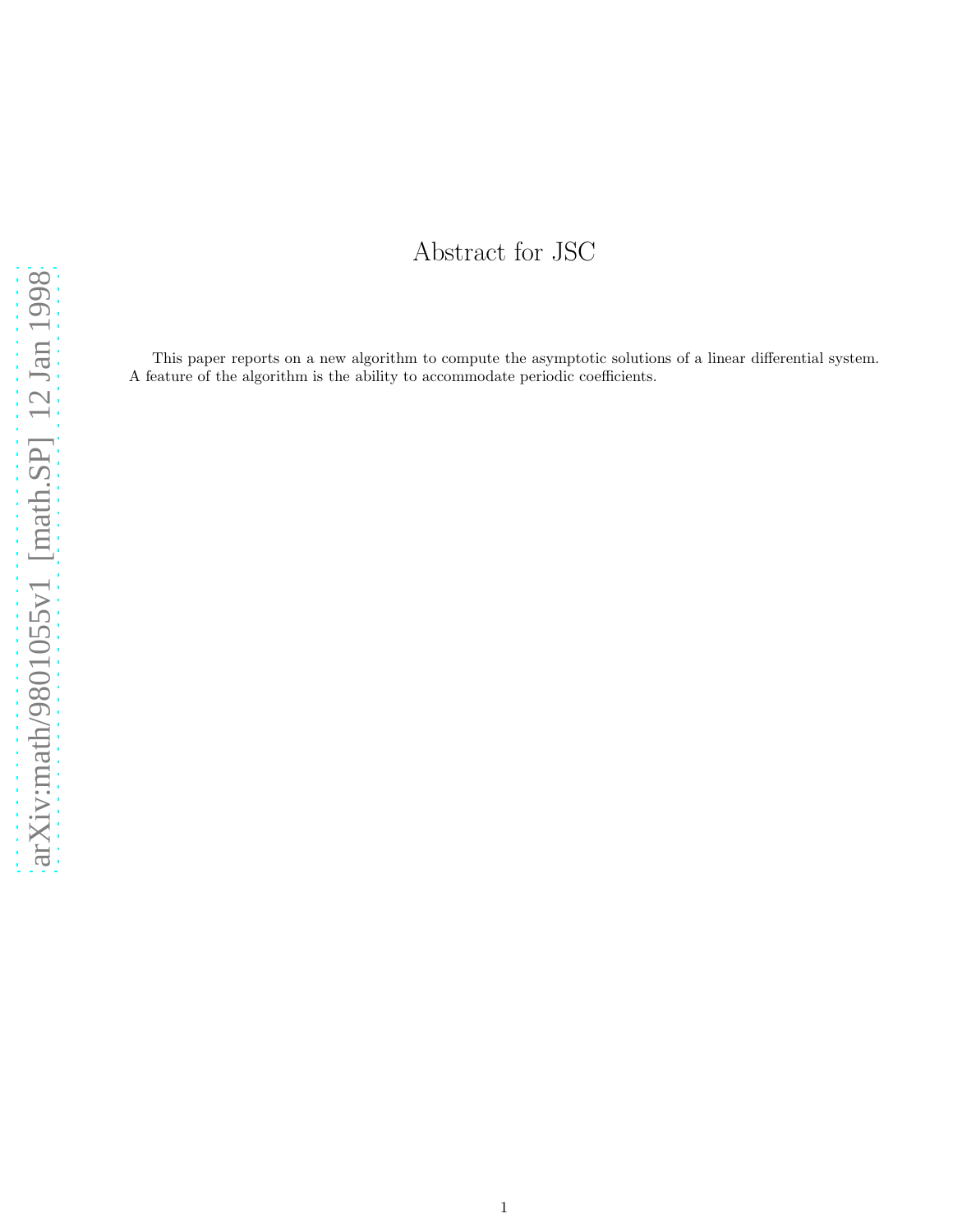# <span id="page-1-0"></span>A new algorithm for computing the asymptotic solutions of a class of linear differential systems

B.M.Brown M.S.P.Eastham D.K.R.M<sup>c</sup>Cormack

Department of Computer Science, Cardiff University of Wales, Cardiff, CF2 3XF, U.K.

(Received )

#### 1. Introduction

In this paper we discuss a new algorithm for estimating and improving error terms in the asymptotic solution of linear differential systems. We consider systems of the form

$$
Z'(x) = \rho(x)\{D + R(x)\}Z(x) \quad (a \le x < \infty),
$$
\n(1.1)

where Z is an n– component vector,  $\rho$  is a real or complex scalar factor, D is a constant  $n \times n$  diagonal matrix,

$$
D = dg(d_1, ..., d_n)
$$
\n(1.2)

with distinct  $d_k$ , and R is also an  $n \times n$  matrix whose entries tend to zero as  $x \to \infty$ , that is,  $R(x) \to 0$  as  $x \to \infty$ .

If it is the case that  $\rho(x)R(x)$  is  $L(a,\infty)$ , the Levinson asymptotic theorem [\(Eastham](#page-13-0) [1989](#page-13-0), section 1.3);([Levinson 1948\)](#page-13-0)states that there are solutions  $Z_k$   $(1 \leq k \leq n)$  of  $(1.1)$  $(1.1)$ such that

$$
Z_k(x) = \{e_k + \eta_k(x)\} \exp(d_k \int_a^x \rho(t) dt), \qquad (1.3)
$$

where  $e_k$  is the unit coordinate vector in the k– direction and  $\eta_k(x) \to 0$  as  $x \to \infty$ . The size of the error term  $\eta_k$  is related to the size of  $R(x)$  as  $x \to \infty$ , and therefore the accuracy of  $(1.3)$  can be improved if the perturbation  $R(x)$  can be improved – that is, made smaller in magnitude — as  $x \to \infty$ . Under suitable conditions on  $\rho$  and R, this improvement can be effected by applying a sequence of transformations to the solution vector  $Z$  in  $(1.1)$ . Our algorithm is concerned with the implementation of this sequence of transformations.

In order to introduce the ideas involved, we consider the transformation

$$
Z = (I + P)W,\t(1.4)
$$

0747–7171/90/000000 + 00 \$03.00/0 (c) 2022 Academic Press Limited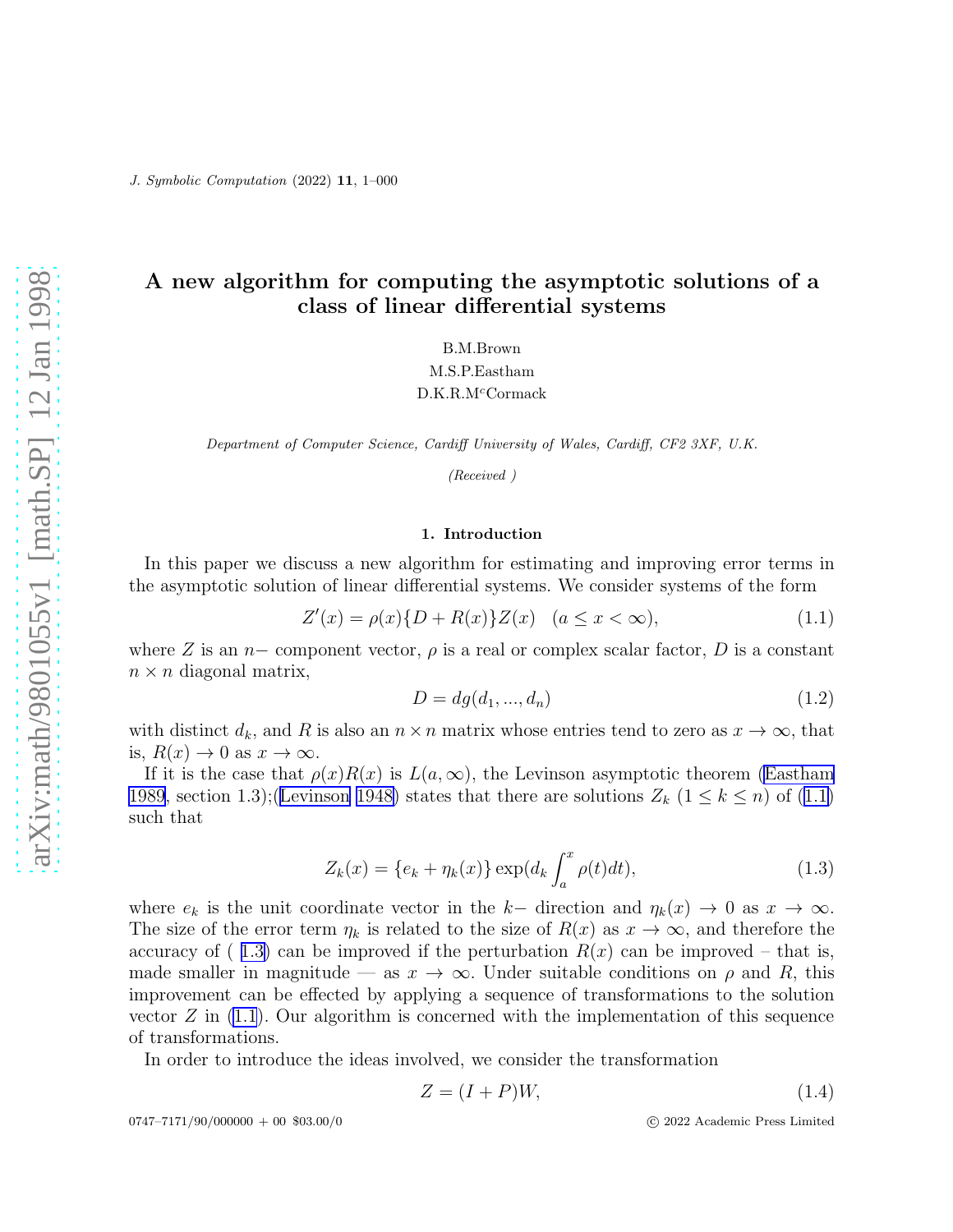<span id="page-2-0"></span>where I is the  $n \times n$  identity matrix,  $\text{dg}P = 0$ , and the off-diagonal entries of P are defined by

$$
PD - DP = R - dgR.\t\t(1.5)
$$

Thus, in terms of the  $(i, j)$  entries in the matrices,

$$
p_{ij} = r_{ij}/(d_j - d_i) \quad (i \neq j).
$$
 (1.6)

On substituting  $(1.4)$  into  $(1.1)$  and using  $(1.5)$ , we have

$$
W' = \rho \{\tilde{D} + (I + P)^{-1} (RP - P \text{dg} R - \rho^{-1} P')\} W, \tag{1.7}
$$

where

$$
\tilde{D} = D + \text{dg}R.\tag{1.8}
$$

By (1.6),  $P(x) \to 0$  as  $x \to \infty$  and therefore it is clear that there are circumstances, to be detailed later, in which the perturbation term in the W-system has a smaller order of magnitude for large x than the original perturbation  $R$ . Repetition of the process successively improves the perturbation term. It is to the final system in the process that the Levinson theorem ( [1.3\)](#page-0-0) is applied, when a prescribed accuracy in the error term has been achieved.

The transformation back from the final system to the original system [\(1.1](#page-0-0)) yields an improvement of [\(1.3](#page-0-0)) in which the factor  $e_k + \eta_k(x)$  is replaced by

$$
\{I + P_0(x)\}\{e_k + \eta_k(x)\}\tag{1.9}
$$

with a new  $\eta_k$  which has the prescribed accuracy, and the matrix  $P_0$  is generated explicitly by our algorithm. The terms in  $P_0$  tend to zero as  $x \to \infty$  and  $\eta_k = o(P_0)$ . Thus [\(1.9](#page-1-0)) provides explicit sub-dominant terms for the asymptotic solution of ([1.1\)](#page-0-0). In sections 2 and 3, we discuss the sequence of transformations and, in sections 4 and 5, we discuss the algorithm for the generation of the terms in  $P_0$ .

In a recent paper([Brown, Eastham, Evans & McCormack 1996](#page-13-0)), we consider a particular system of the form  $(1.1)$  which arises from the n−th order differential equation

$$
y^{(n)}(x) - Q(x)y(x) = 0,
$$
\n(1.10)

and we formulated an algorithm which implements a sequence of transformations of the type [\(1.4](#page-0-0))–[\(1.6](#page-1-0)). The main emphasis in [\(Brown et al. 1996](#page-13-0)), however, is on the analytic and asymptotic implications of the transformations for the solution of([1.10\)](#page-1-0) and for applications to spectral theory. Here, on the other hand, we wish to develop our algorithm from the point of view of symbolic algebra in the context of the general system([1.1\)](#page-0-0). We also demonstrate the versatility of our procedure by applying it to other situations than the one covered in([Brown et al. 1996](#page-13-0)).

Finally in this introduction, we note that the origins of the transformation  $(1.5)-(1.6)$  $(1.5)-(1.6)$  $(1.5)-(1.6)$ lie in the work of Harris and Lutz [\(Harris & Lutz 1974\)](#page-13-0) with more recent developments of these ideas by Eastham [\(Eastham 1986\)](#page-13-0)([Eastham 1989](#page-13-0), section 1.7). The nature of the matrix  $I + P$  is that it is an explicit approximation to the matrix whose columns are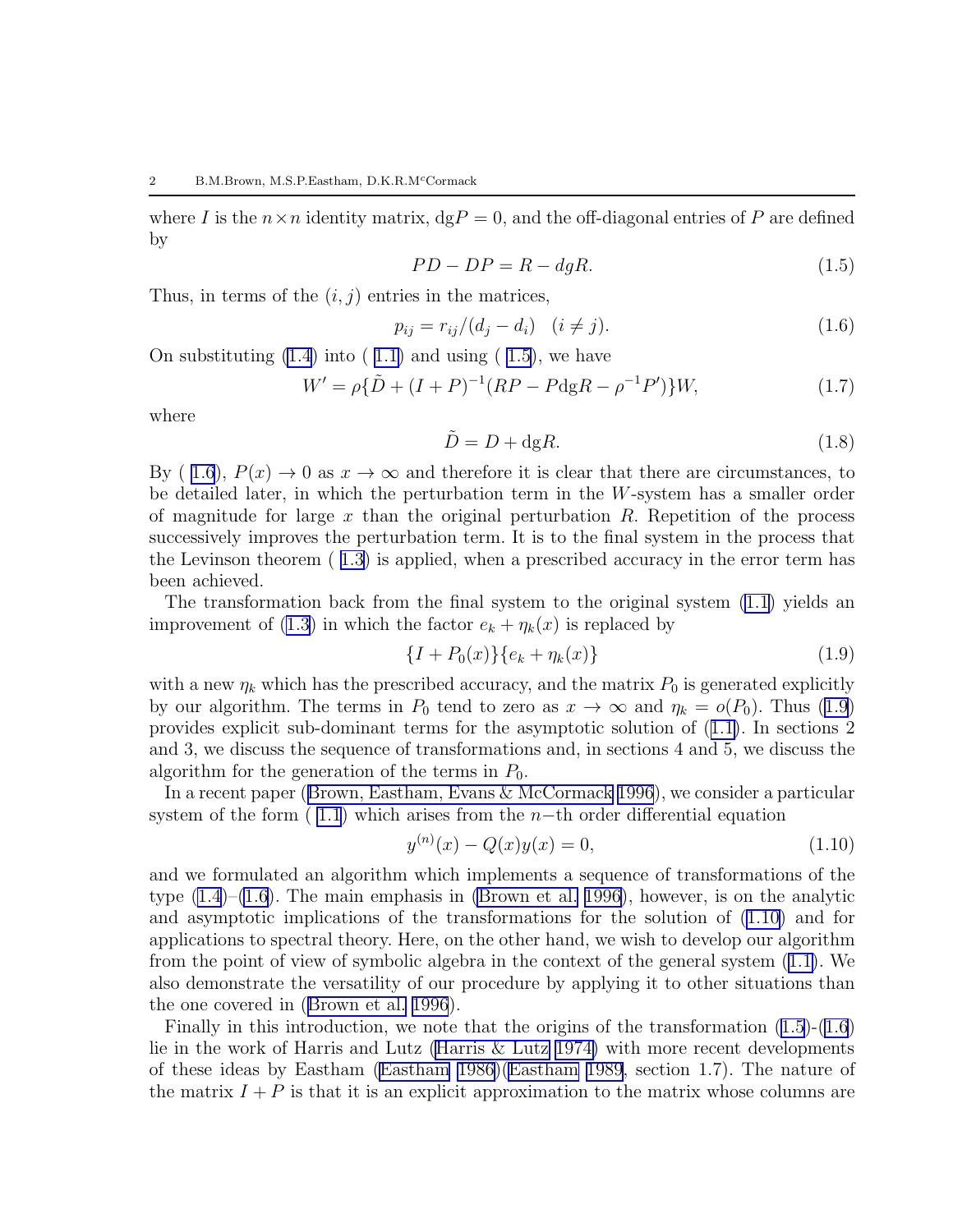<span id="page-3-0"></span>eigenvectors of  $D + R$ , these eigenvectors in general only being explicit in terms of D and R when  $n = 2$ .

#### 2. The sequence of transformations

We now define a sequence of transformations

$$
Z_m = (I + P_m)Z_{m+1} \quad (m = 1, 2, \ldots)
$$
\n<sup>(2.1)</sup>

ofthe type introduced in  $(1.4) - (1.6)$  $(1.4) - (1.6)$  $(1.4) - (1.6)$  $(1.4) - (1.6)$ , the purpose of which is to produce differential systems for the  $Z_m$ , similar to [\(1.1](#page-0-0)), but with the perturbation term successively improved. The definition is almost the same as that given in [\(Brown et al. 1996,](#page-13-0) section 4) for the particular system([1.1\)](#page-0-0) which arises from([1.10\)](#page-1-0), and so we shall be brief in this part of the paper. A typical system in the process is

$$
Z'_m = \rho(D_m + R_m)Z_m,\tag{2.2}
$$

where  $D_m$  is diagonal, with [\(1.1](#page-0-0)) being the case  $m = 1$ . The process ends at  $m = M$  when the perturbation  $R_M$  has a pre-assigned accuracy in terms of its order of magnitude as  $x \to \infty$ .

As already indicated by  $(1.7)$ ,  $R_m$  will contain terms of different orders of magnitude as  $x \to \infty$ , and it is the essence of our algorithm to identify and collate these terms according to their size. Hence we write

$$
R_m = V_m + E_m = V_{1m} + V_{2m} + \dots + V_{\mu m} + E_m,
$$
\n(2.3)

where

$$
V_{km} = o(V_{jm}) \quad (x \to \infty, k > j)
$$
\n
$$
(2.4)
$$

and

$$
E_m = o(V_{\mu m}) \quad (x \to \infty). \tag{2.5}
$$

Here  $E_m$  represents terms which are already of the pre-assigned accuracy, and they take littlepart in the transformation process  $(2.1)$  $(2.1)$ . The  $V_{jm}$  represents terms which are not of that accuracy, and they are successively replaced by smaller-order terms as we go through theprocess. Also as indicated by ([1.8\)](#page-1-0), we take any diagonal terms in  $V_{1m}$  over to  $D_m$  in [\(2.2](#page-2-0)). Thus we arrange that

$$
dgV_{1m} = 0\tag{2.6}
$$

and we write

$$
D_m = D + \Delta_m. \tag{2.7}
$$

We substitute [\(2.1](#page-2-0))into ([2.2\)](#page-2-0) to eliminate the dominant term  $V_{1m}$  in ([2.3\)](#page-2-0) and to define the resulting terms  $V_{j,m+1}$  constructively in terms of the  $V_{jm}$ . Corresponding to [\(1.5](#page-1-0)), we define  $P_m$  by

$$
P_m D - D P_m = V_{1m} \tag{2.8}
$$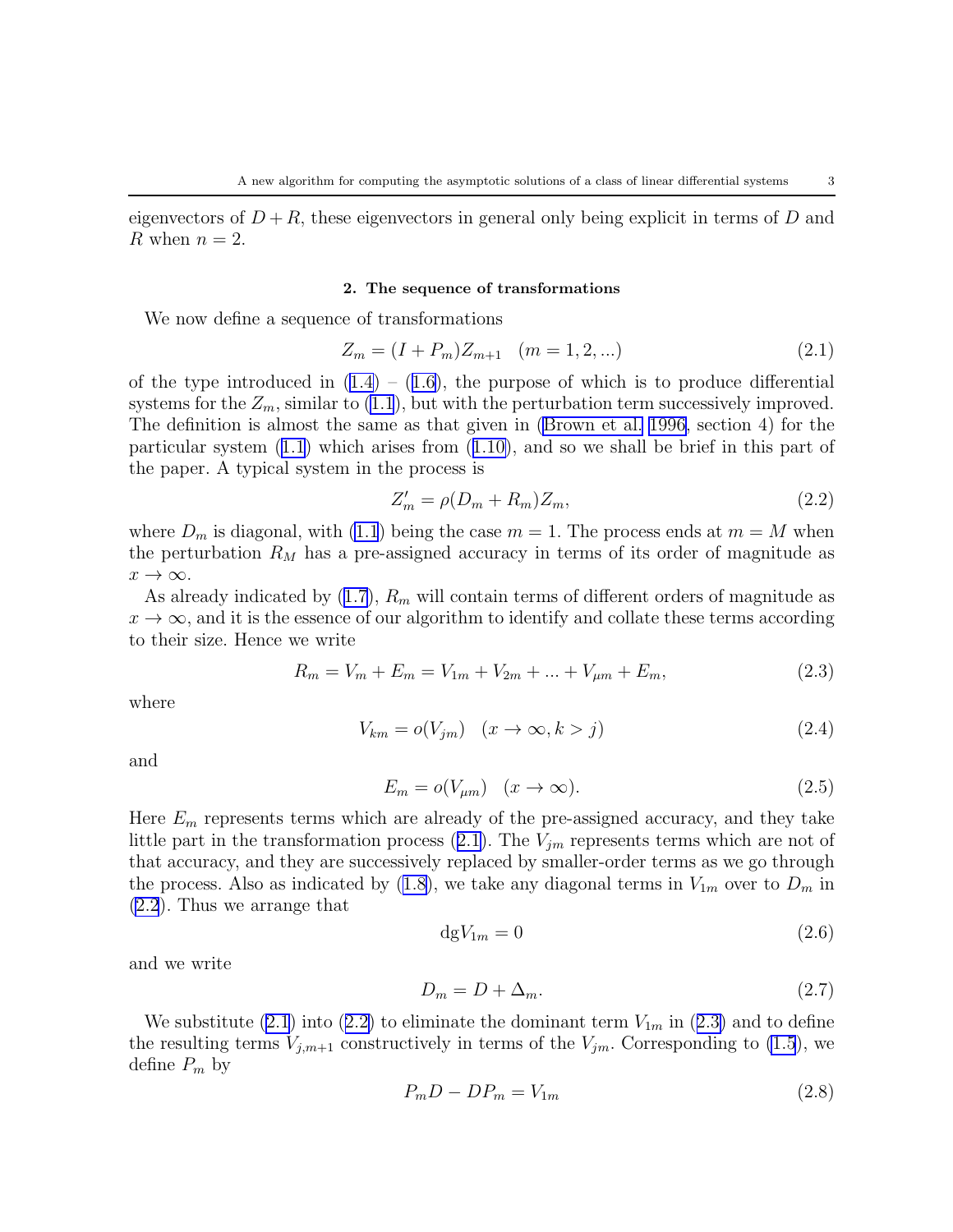<span id="page-4-0"></span>with  $\text{dg}P_m = 0$ . Then it is easily checked that [\(2.1](#page-2-0)) and [\(2.2](#page-2-0)) give

$$
Z'_{m+1} = \rho \{ D_m + (I + P_m)^{-1} \left( -\rho^{-1} P'_m + T_m + V_{1m} P_m + (R_m - V_{1m})(I + P_m) \right) \} Z_{m+1},
$$
\n(2.9)

where

$$
T_m = \Delta_m P_m - P_m \Delta_m. \tag{2.10}
$$

As in [\(Brown et al. 1996](#page-13-0), section 4), we show that([2.9\)](#page-3-0) can be expressed as

$$
Z'_{m+1} = \rho(D_{m+1} + R_{m+1})Z_{m+1}
$$
\n(2.11)

where  $R_{m+1}$  has the form

$$
R_{m+1} = V_{m+1} + E_{m+1} = V_{1,m+1} + \dots + V_{\mu,m+1} + E_{m+1}
$$
\n(2.12)

asin  $(2.3)-(2.5)$  $(2.3)-(2.5)$  $(2.3)-(2.5)$  $(2.3)-(2.5)$ , but with a different  $\mu$ . To do this, we let U denote any of the terms on which  $(I + P_m)^{-1}$  acts in [\(2.9](#page-3-0)). Then we write

$$
(I + P_m)^{-1} = I - P_m + P_m^2 - \dots + (-1)^{\nu} P_m^{\nu} + (-1)^{\nu+1} (I + P_m)^{-1} P_m^{\nu+1}
$$
 (2.13)

where, for each  $U, \nu$  is chosen so that the product

$$
(I + P_m)^{-1} P_m^{\nu+1} U \tag{2.14}
$$

has a sufficiently small order of magnitude to be included with  $E_m$  and form part of  $E_{m+1}$ . Now we group together terms of the same order of magnitude and denote the dominant term by  $S_{m+1}$ . We then obtain [\(2.12](#page-3-0)) (with  $S_{m+1}$  in place of  $V_{1,m+1}$ ), where  $E_{m+1}$  has the pre-assignedaccuracy and, by ([2.8\)](#page-2-0),  $S_{m+1}$  and the  $V_{j,m+1}$  are known explicitly in terms ofthe  $V_{im}$ . Then, finally, we obtain ([2.11\)](#page-3-0) and ([2.12\)](#page-3-0) by defining

$$
D_{m+1} = D_m + \mathrm{dg} S_{m+1}
$$

and

$$
V_{1,m+1} = S_{m+1} - \text{dg} S_{m+1}.
$$

#### 3. Orders of magnitude

Thetransformation process ([2.1\)](#page-2-0) is carried out for  $m = 1, 2, ..., M - 1$  and, in order to express the process in terms of an algorithm which can be implemented in the symbolic algebra system Mathematica, it is necessary to specify more precisely the orders of magnitudeinvolved. The starting point is  $m = 1$  and, in  $(2.3)$  $(2.3)$ , we suppose that

$$
V_1 = V_{11} + V_{21} + \dots + V_{N1},\tag{3.1}
$$

where

$$
V_{j1}(x) = O(x^{-\theta_j}) \quad (1 \le j \le N)
$$
\n(3.2)

as  $x \to \infty$  and, corresponding to [\(2.4](#page-2-0)),

$$
0 < \theta_1 < \theta_2 < \ldots < \theta_N.
$$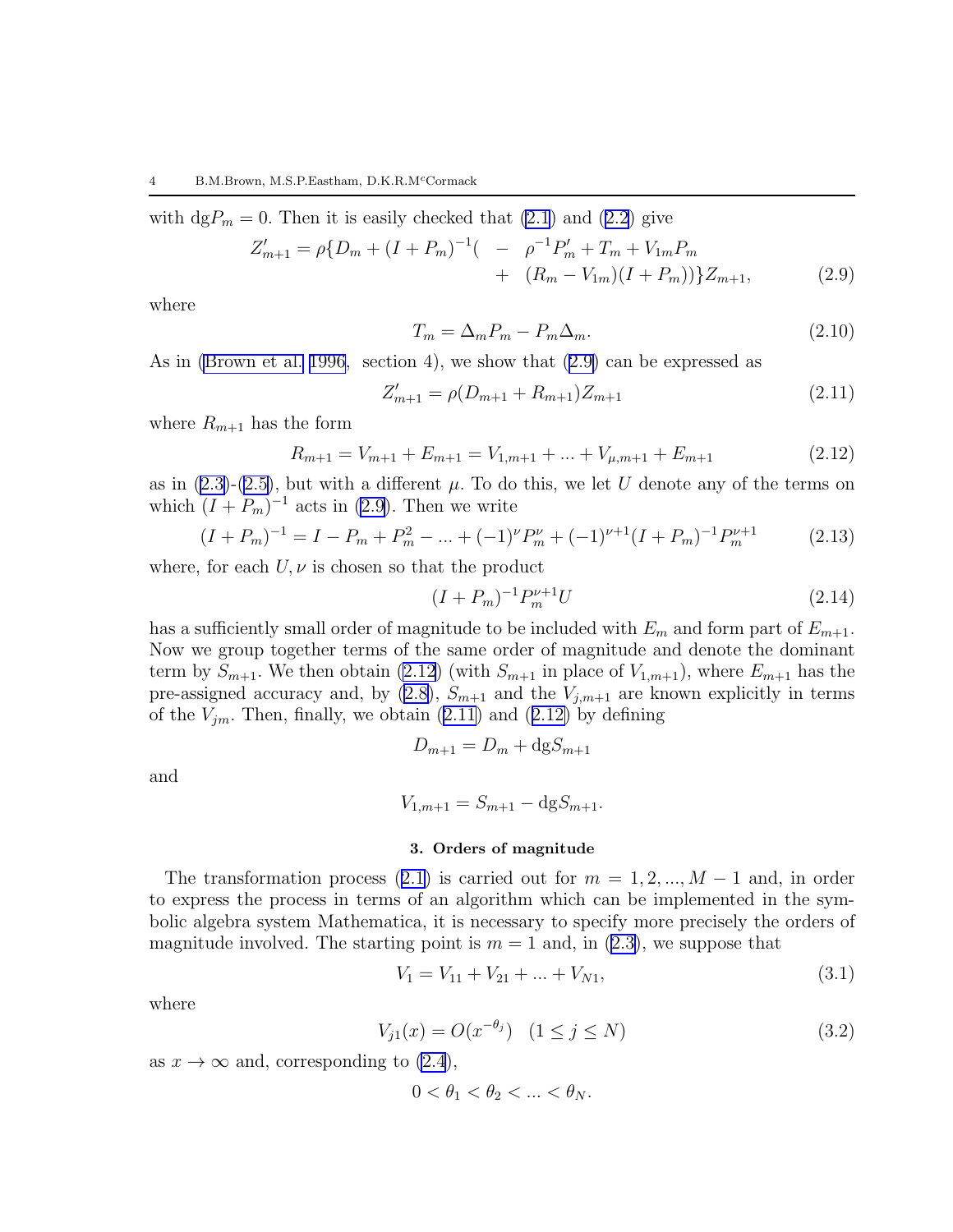<span id="page-5-0"></span>We assume that the  $\theta_j$  in [\(3.2](#page-3-0)) are chosen to have their minimum possible values and, in practice,([3.2\)](#page-3-0) represents the exact order of magnitude of  $V_{j1}$ . We denote by  $\sigma$  the set of positive numbers

$$
\sigma = \{n_1\theta_1 + n_2\theta_2 + \dots + n_N\theta_N; \ n_1 \ge 1, \ n_2 \ge 0, \dots, n_N \ge 0\}
$$
\n(3.3)

the  $n_i$  being integers. It is possible that different values of the  $n_i$  give the same number in  $\sigma$ and, allowing for this, we denote the distinct numbers in  $\sigma$  by  $\sigma_1, \sigma_2, \ldots$  in increasing order. Letus suppose that the pre-assigned accuracy represented by  $E_m$  in ([2.3\)](#page-2-0) is expressed as

$$
E_m(x) = O(x^{-K})
$$
\n
$$
(3.4)
$$

for a given  $K > 0$ . Then we choose the integer L so that

$$
\sigma_L < K \le \sigma_{L+1}.\tag{3.5}
$$

The definition of  $\sigma$  in [\(3.3](#page-4-0)) allows us to postulate orders of magnitude

$$
V_{jm}(x) = O(x^{-\sigma_{m+j-1}})
$$
\n(3.6)

where we can allow the possibility that some of the  $V_{jm}$  (even  $V_{1m}$ ) may be identically zero. To justify [\(3.6](#page-4-0)),we note first that  $P_m = O(x^{-\sigma_m})$  by ([2.8\)](#page-2-0). Then, recalling the use of([2.13\)](#page-3-0) in ( [2.9](#page-3-0)), we also have

$$
P_m^r V_{jm} = O(x^{-r\sigma_m - \sigma_{m+j-1}}),
$$

and again  $r\sigma_m + \sigma_{m+j-1} \in \sigma$  by [\(3.3](#page-4-0)). Further, since the combination  $r = 0$  and  $j = 1$ does not occur together here, we have

$$
r\sigma_m + \sigma_{m+j-1} \ge \sigma_{m+1}.
$$

Theterm  $T_m$  in ([2.9\)](#page-3-0) is treated similarly. A simple induction argument on m now estab-lishes $(3.6)$  $(3.6)$  for all j and m, provided only that we add a suitable hypothesis on the term  $\rho^{-1}P'_{m}$  which appears in [\(2.9](#page-3-0)) but is not so far included in the argument. We therefore add the hypothesis that

$$
\rho^{-1}P'_m = W_{1m} + \dots + W_{lm} \tag{3.7}
$$

where, similarly to([3.6\)](#page-4-0),

$$
W_{jm}(x) = O(x^{-\sigma_{m+j}})
$$
\n
$$
(3.8)
$$

and again we allow the possibility that some  $W_{jm}$  may be zero. Since  $P'_{m}$  depends on  $V'_{1m}$  (see [\(2.8](#page-2-0))),which in turn depends on the previous matrices in the process ([2.1\)](#page-2-0), the nature of [\(3.7](#page-4-0)) and ( [3.8](#page-4-0)) is that they are conditions on the successive derivatives of the original $V_{j1}$  which occur in  $R_1$  in [\(2.3](#page-2-0)) and ([3.1\)](#page-3-0). The exact form of these conditions on  $V_{j1}$ determines classes of matrices  $R_1$  to which this theory and the consequent algorithms are applicable. Examples of such classes will be given in section 5. Thus [\(3.7](#page-4-0)) and([3.8\)](#page-4-0) are consequences of these conditions on  $R_1$  which must be established ( usually by induction) in each application of the theory. It is these  $W_{jm}$  which will appear in our algorithms.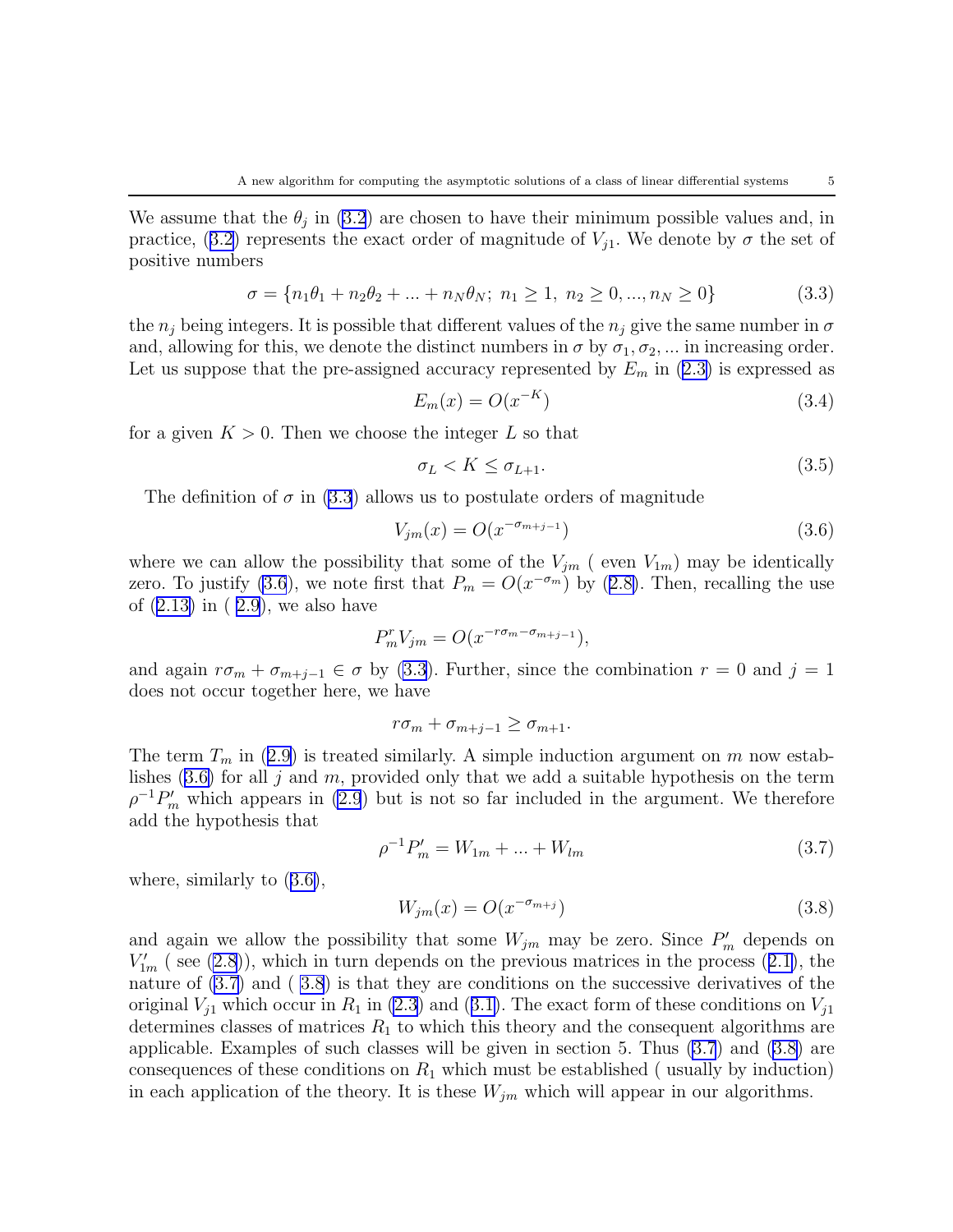<span id="page-6-0"></span>We can now summarise this section by saying that, subject to([3.2\)](#page-3-0), [\(3.7](#page-4-0)) and ( [3.8\)](#page-4-0), we have established that

$$
V_{jm}(x) = O(x^{-\sigma_{m+j-1}})
$$

in([2.3\)](#page-2-0)-([2.5\)](#page-2-0). Also, allowing for the fact that some  $V_{jm}$  in [\(2.5](#page-2-0)) may be zero, we can write  $\mu = L - m + 1$  $\mu = L - m + 1$  $\mu = L - m + 1$  by ([3.4\)](#page-4-0) and [\(3.5](#page-4-0)). The transformation process ([2.1\)](#page-2-0) ends when [\(2.3](#page-2-0)) reduces to

$$
R_M = E_M = O(x^{-K}),
$$
\n(3.9)

the pre-assigned accuracy, and it follows from [\(3.5](#page-4-0)) that

$$
M = L + 1, \mu = M - m.
$$

#### 4. The algorithm

In this section of the paper we show how the theory that has been developed in sections 1 through 3 may be used to obtain a computer code to calculate the asymptotic expansion of the solutions of [\(1.1](#page-0-0)) together with an explicit error bound at some point  $x \ge X > 0$ . consequence of the theory that we have exhibited is that, given sufficient computational power, the quality of the asymptotics that we obtain allows us to take  $X$  to be quite small and still maintain high accuracy in the solutions.

As in the discussion in([Brown et al. 1996\)](#page-13-0) the algorithm is formulated and implemented in three stages. All the symbolic algorithms that we shall discuss are implemented in the symbolic algebra system Mathematica. The first algorithm, which is concerned with the generation of a set of recurrence relations to compute the matrix quantities  $S_j$ , assumes only that the quantities involved satisfy non-commutative multiplication. We recall the comments made after  $(3.8)$  that general classes of matricies  $R_1$  to which the algorithm is applicable will be given in section 5. In the following, we write  $A_m = (I + P_m)^{-1}$  and we note that expressions such as  $P_m$ ,  $T_m$  and  $W_{jm}$  appear in the algorithm by virtue of their orders of magnitude as indicated in section 3.

ALGORITHM4.1.(a) Define K to specify the accuracy  $(3.4)$  $(3.4)$ .

(b)Define N and  $\theta_1, ..., \theta_N$  in ([3.2](#page-3-0)) and arrange the distinct numbers in the set  $\sigma$  in increasingorder. This defines  $\sigma_1, \sigma_2, ...$  and determines L in ([3.5](#page-4-0)). For a given K,  $n_j$  in ([3.3](#page-4-0)) satisfies

$$
\begin{aligned} (I) & 0 \le n_j \le \left[\frac{K-\theta_1}{\theta_j}\right] \ (j \ge 2) \\ (II) & 1 \le n_1 \le \left[\frac{K}{\theta_1}\right]. \end{aligned}
$$

( c ) Start with  $D_1$  and  $V_{j1}$   $(1 \leq j \leq N)$  as in  $(3.1)$ – $(3.2)$  $(3.2)$  $(3.2)$  and put  $E_1 = 0$ .

 $(d)$  For  $m = 1$  to  $M - 1$ ,

(  $I$  )  $E_{m+1} = A_m E_m (I + P_m)$ . ( II ) For each  $U \in \{W_{jm} \ (1 \leq j \leq l), T_m, V_{1m}P_m, V_{jm}, V_{jm}P_m \ (2 \leq j \leq M-m)\},$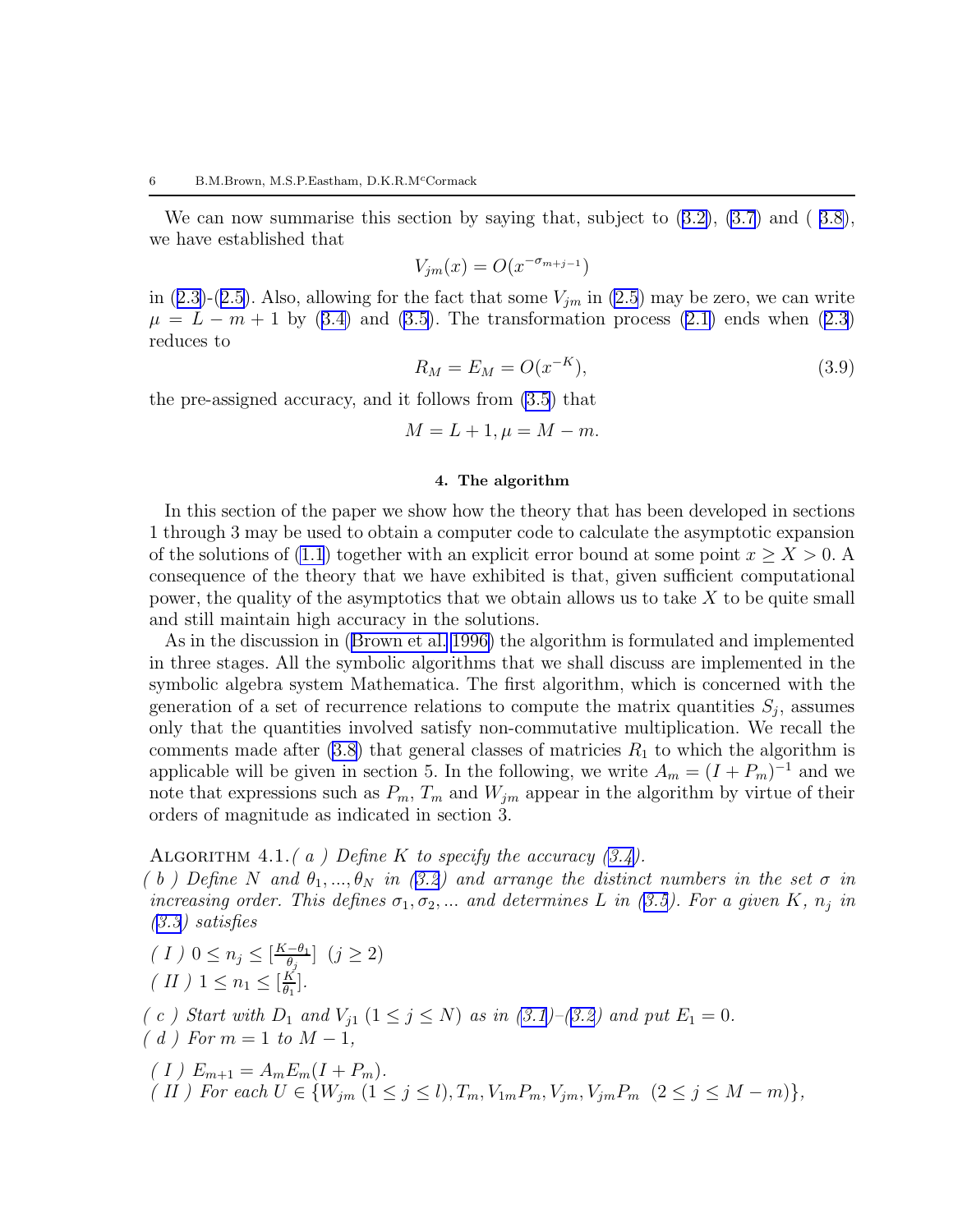<span id="page-7-0"></span> $(i)$  In  $(2.14)$  determine  $\nu$ . (*ii*) For  $r = 0$  to  $\nu$ , determine the order  $\sigma_{m+k} = r\sigma_m + (\text{order of } U) \text{ of } P_m^r U;$ Update  $V_{k,m+1} = V_{k,m+1} + (-1)^r P_m^r U$ . ( iii ) Update  $E_{m+1} = E_{m+1} + (-1)^{\nu} A_m P_m^{\nu+1} U$ . (III) Output  $S_{m+1} = V_{1,m+1}$ .

At each stage of the algorithm,  $S_{m+1}$  depends on the terms  $D_k$ ,  $P_k$ ,  $W_{ik}$  and  $V_k$  ( $1 \leq k \leq$ m). However, because of part  $(b)$ , the algorithm requires more precise information than itscounterpart, Algorithm 6.1, in ([Brown et al. 1996\)](#page-13-0). The set  $\sigma$  in [\(Brown et al. 1996\)](#page-13-0) has a very simple form, consisting only of numbers  $na$ , where  $n$  is a positive integer and  $a (> 0)$  is a parameter. Thus  $\sigma_n = na$  in [\(3.3](#page-4-0)), and Algorithm 6.1 in [\(Brown et al. 1996\)](#page-13-0) can be executed without specifying the value of a. We give a more general example of the same situation in Example 5.1 below. However, in the wider context of([3.3\)](#page-4-0), sufficient information about the parameters  $\theta_1, ..., \theta_N$  must be provided to Algorithm 4.1 in order to generate all the necessary values of  $\sigma_n$ . We therefore defer further discussion of the output of Algorithm 4.1 to Example 5.2 in the next section, where values of the parameters are specified.

ALGORITHM 4.2. Starting with the precise form of the matrices  $D_1$  and  $V_1$  and with  $E_1 = 0$ , the expressions  $S_2, ..., S_{M-1}$  generated by Algorithm 4.1 are evaluated in order. These are then used to evaluate the matrices  $D_{m+1}$  and  $V_{1,m+1}$ .

The structure of the algorithm is similar to that of Algorithm 6.2 of [\(Brown et al. 1996\)](#page-13-0). As noted in that paper, in order to reduce the computation time a detailed assessment of the mathematical issues involved at each simplification of an expression must first be made. Thus the judicious use of the *Together, Apart* commands instead of the *Simplify* command can result in a dramatic decrease in the time needed to perform the computation. At this stage it is necessary to keep the expressions in symbolic form since the  $W_{jm}$  must be obtained explicitly. These are computed in terms of  $P'_m$ , which in turn is obtained from  $S_j$  by differentiation.

The final algorithm that is needed in the symbolic part of the computation is concerned with obtaining an upper bound for the norm  $||E_m||$  of the error term  $E_m$ . The norm is computed using the sup. norm by applying the triangle and Cauchy inequalities

$$
\parallel AB \parallel \leq n \parallel A \parallel \parallel B \parallel, \parallel A + B \parallel \leq \parallel A \parallel + \parallel B \parallel
$$

for $n \times n$  matrices. As in ([Brown et al. 1996](#page-13-0)) a bound for the norm of the inverse matrix  $A_m = (I + P_m)^{-1}$  is given by

$$
\| A_m \| \le 1 + \| P_m \| / (1 - n \| P_m \|)
$$
\n(4.1)

provided  $\parallel P_m \parallel < 1/n$ .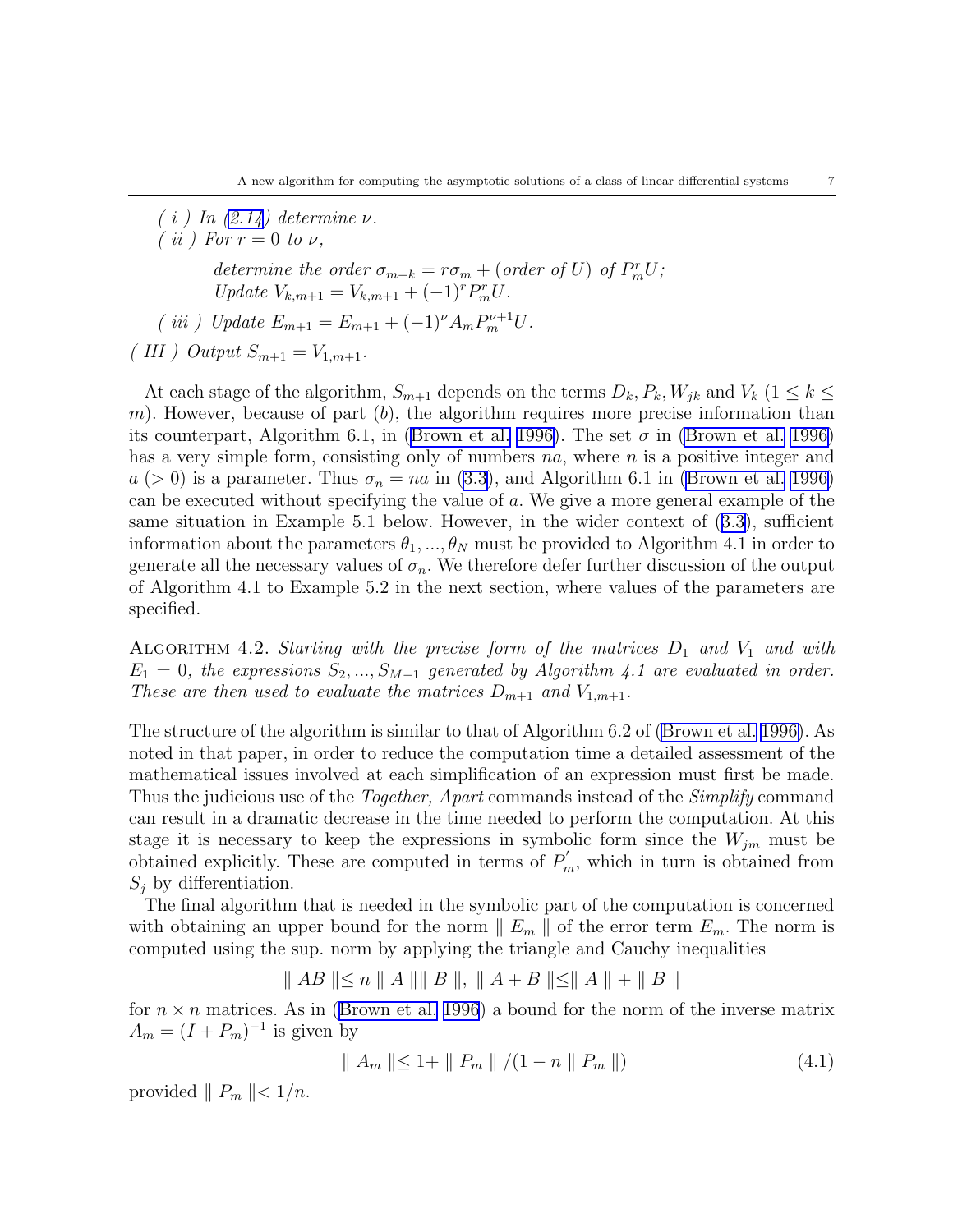<span id="page-8-0"></span>ALGORITHM4.3. Compute the sup. norm of each matrix in  $E_m$ , using ([4.1](#page-6-0)) for the inverse matrices. Next apply the triangle and Cauchy inequalities to obtain an upper bound for the sup. norm of  $E_m$  itself.

We note that, since Algorithm 4.1 expresses  $E_m$  in terms of matrices arising at earlier stages of  $(2.2)$ – and therefore ultimately in terms of the  $V_{j1}$  in $(1.1)$  $(1.1)$ – so also Algorithm 4.3 ultimately expresses the norm of  $E_m$  in terms of norms derived from the original system  $(1.1).$  $(1.1).$ 

Before moving on to examples of the implementation of the algorithms, we add some detail to [\(1.9](#page-1-0)) concerning the generation of the sub-dominant terms in the asymptotic solutionof  $(1.1)$ . By  $(3.9)$  $(3.9)$  and  $(3.5)$ , the final system in the sequence  $(2.2)$  $(2.2)$  is

$$
Z'_M = \rho(D_M + E_M)Z_M, \qquad (4.2)
$$

where

$$
\parallel E_M \parallel \leq c_M x^{-\sigma_M} \tag{4.3}
$$

and  $c_M$  is a constant. We recall that the numbers  $\sigma_m$  cover all orders of magnitude which occur. Algorithm 4.3 provides a definite value for  $c_M$  in any particular example. As in ( [1.3\)](#page-0-0), the asymptotic solution of [\(4.2](#page-7-0)) has the form

$$
\{e_k + \eta_k(x)\} \exp(\int_a^x d_{kM}(t)\rho(t)dt),\tag{4.4}
$$

where the  $d_{kM}$  are the diagonal entries in  $D_M$  and the size of  $\eta_k$  can be expressed in terms of  $c_M$  and  $\sigma_M$  as in [\(Brown et al. 1996](#page-13-0), (3.15)). What we wish to emphasise here is the transformationback from  $(4.2)$  $(4.2)$  to the original system  $(1.1)$ . As indicated in  $(1.9)$  $(1.9)$ , this adds to [\(4.4](#page-7-0)) the extra factor

$$
I + P_0(x) = \Pi_{m=1}^{M-1} \{ I + P_m(x) \}.
$$
\n(4.5)

Nowthe definition of  $P_m$  in ([2.8\)](#page-2-0) is in terms of  $V_{1m}$ , which is provided by Algorithms 4.1 and4.2. Further, by ([2.8\)](#page-2-0) and [\(3.6](#page-4-0)),  $P_m(x) = O(x^{-\sigma_m})$  ( $1 \le m \le M - 1$ ). Thus, in terms of([4.5](#page-7-0)), our algorithms provide sub-dominant terms up to  $O(x^{-\sigma_{M-1}})$  in the asymptotic solution of [\(1.1](#page-0-0)).

We mention one further point concerning the transformation process which leads from [\(2.2](#page-2-0))to ([2.9](#page-3-0)). Since the derivative  $P'_m$  appears in ([2.9\)](#page-3-0) and since  $P_m$  ultimately depends on  $V_1$  and  $\rho$ , each step in the process requires the existence of a further derivative of  $V_1$  and ρ.Thus the sub-dominant terms in ([4.5\)](#page-7-0) require the existence of  $M-1$  derivatives of  $V_1$ and  $\rho$ . If  $V_1$  and  $\rho$  are infinitely differentiable then, subject to convergence considerations, [\(4.5](#page-7-0)) would yield a full asymptotic expansion. It is hoped to deal with this matter in a future paper.

### 5. Examples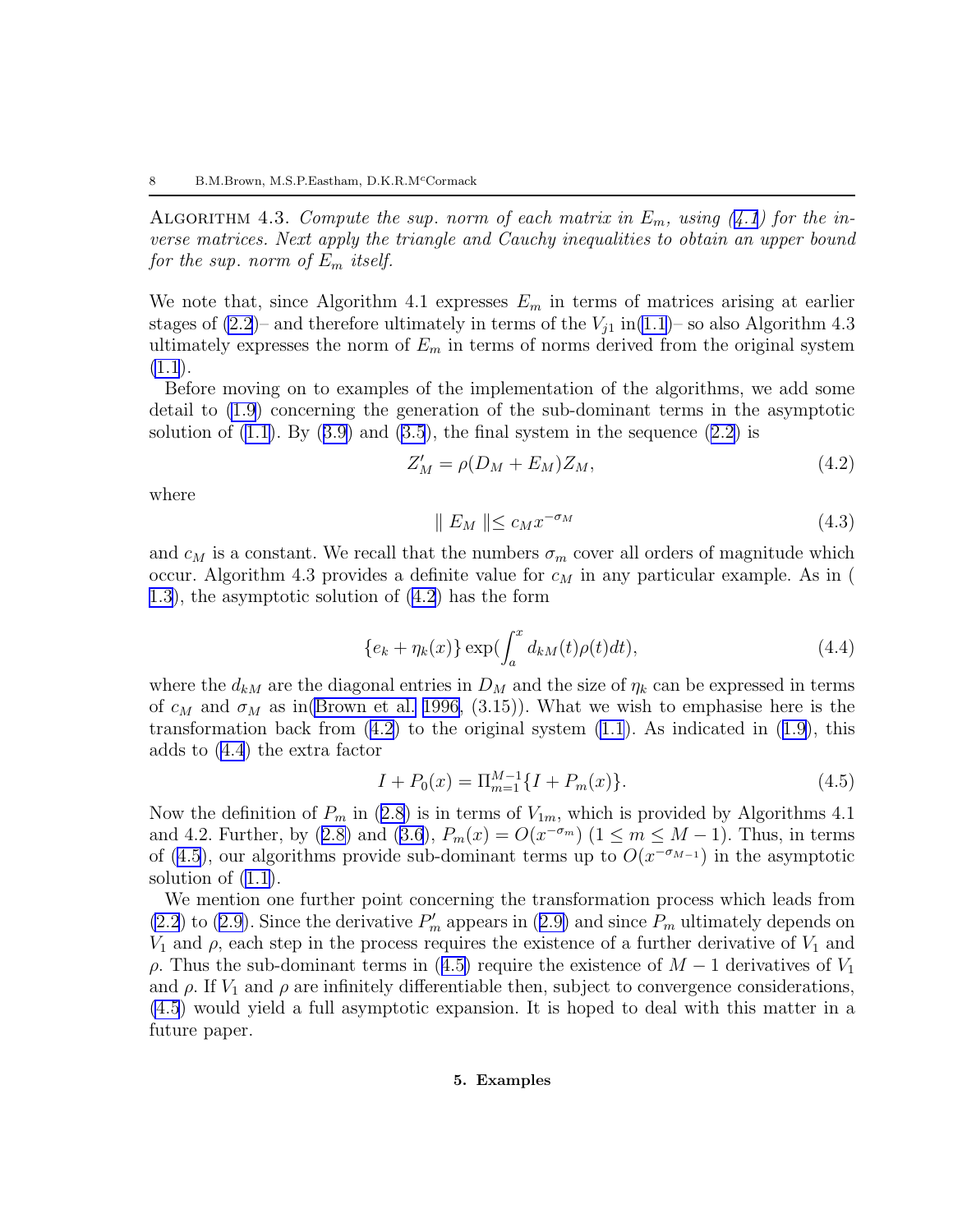#### 5.1. Example 1

Let  $\rho(x) = x^{\gamma}$  and  $R(x) = x^{-(1+\gamma)}C$ , where  $\gamma > 0$  and C is a constant matrix. Here we have just  $N = 1$  in [\(3.1](#page-3-0)) and

$$
\sigma_m = m(1 + \gamma) \ \ (m = 1, 2, \ldots).
$$

This example is basically the case considered in([Brown et al. 1996,](#page-13-0) section 5) with a special choice of C and, as in [\(Brown et al. 1996](#page-13-0)),the condition  $(3.7)$  $(3.7)$  is easily verified by induction on m. The present code has been tested on this example and the results from Algorithm 4.1 are, up to notational differences, identical with those reported on in [\(Brown](#page-13-0) [et al. 1996\)](#page-13-0). Further, Algorithms 4.2 and 4.3 return values of the solutions computed with 4 iterations that, at  $X = 40$ , are within  $10^{-11}$  of those reported on in [\(Brown et al. 1996\)](#page-13-0).

## 5.2. Example 2

A significantly different example is obtained when  $\rho(x)$  and  $R(x)$  in [\(1.1](#page-0-0)) contain periodic factors. Let  $\rho(x) = x^{\gamma} \phi(x^{\beta})$  and

$$
R(x) = x^{-(1+\gamma-\beta)} F_1(x^{\beta}) + x^{-(1+\gamma)} F_2(x^{\beta}), \qquad (5.1)
$$

where

$$
0 < \beta < 1 + \gamma \tag{5.2}
$$

and  $\phi(t)$ ,  $F_1(t)$  and  $F_2(t)$  have the same period  $\omega$  in t, with  $\phi$  nowhere zero. Here we have  $N = 2$  in  $(3.1)$  and

$$
\theta_1 = 1 + \gamma - \beta, \quad \theta_2 = 1 + \gamma \tag{5.3}
$$

in $(3.1)-(3.2)$  $(3.1)-(3.2)$  $(3.1)-(3.2)$ . Corresponding to  $(3.6)$  $(3.6)$ , we make the induction hypothesis

$$
V_{jm} = x^{-\sigma_{m+j-1}} U_{jm}(x^{\beta})
$$

where  $U_{jm}(t)$  has period  $\omega$  in t. Then, by [\(2.8](#page-2-0)),

$$
P_m(x) = x^{-\sigma_m} \Pi_m(x^{\beta})
$$

where  $\Pi_m(t)$  has period  $\omega$  and the entries  $\pi_{ijm}$  in  $\Pi_m$  are obtained from those in  $U_{1m}$  by the formula

$$
\pi_{ijm} = u_{ij1m}/(d_j - d_i) \quad (i \neq j).
$$

Then considering [\(3.7](#page-4-0)), we have

$$
\rho^{-1} P'_m = x^{-(\sigma_m + \gamma + 1 - \beta)} (\Pi'_m / \phi)(x^{\beta}) - \sigma_m x^{-(\sigma_m + \gamma + 1)} (\Pi_m / \phi)(x^{\beta})
$$
  
=  $x^{-(\sigma_m + \gamma + 1 - \beta)} W_1(x^{\beta}) + x^{-(\sigma_m + \gamma + 1)} W_2(x^{\beta})$  (5.4)

andhence  $(3.7)$  $(3.7)$  holds with  $l = 2$ .

Wenote that the upper bound ([5.2\)](#page-8-0) placed on  $\beta$  is a restriction on the frequency of oscillations of  $\rho$  and R in this example. The same type of condition was imposed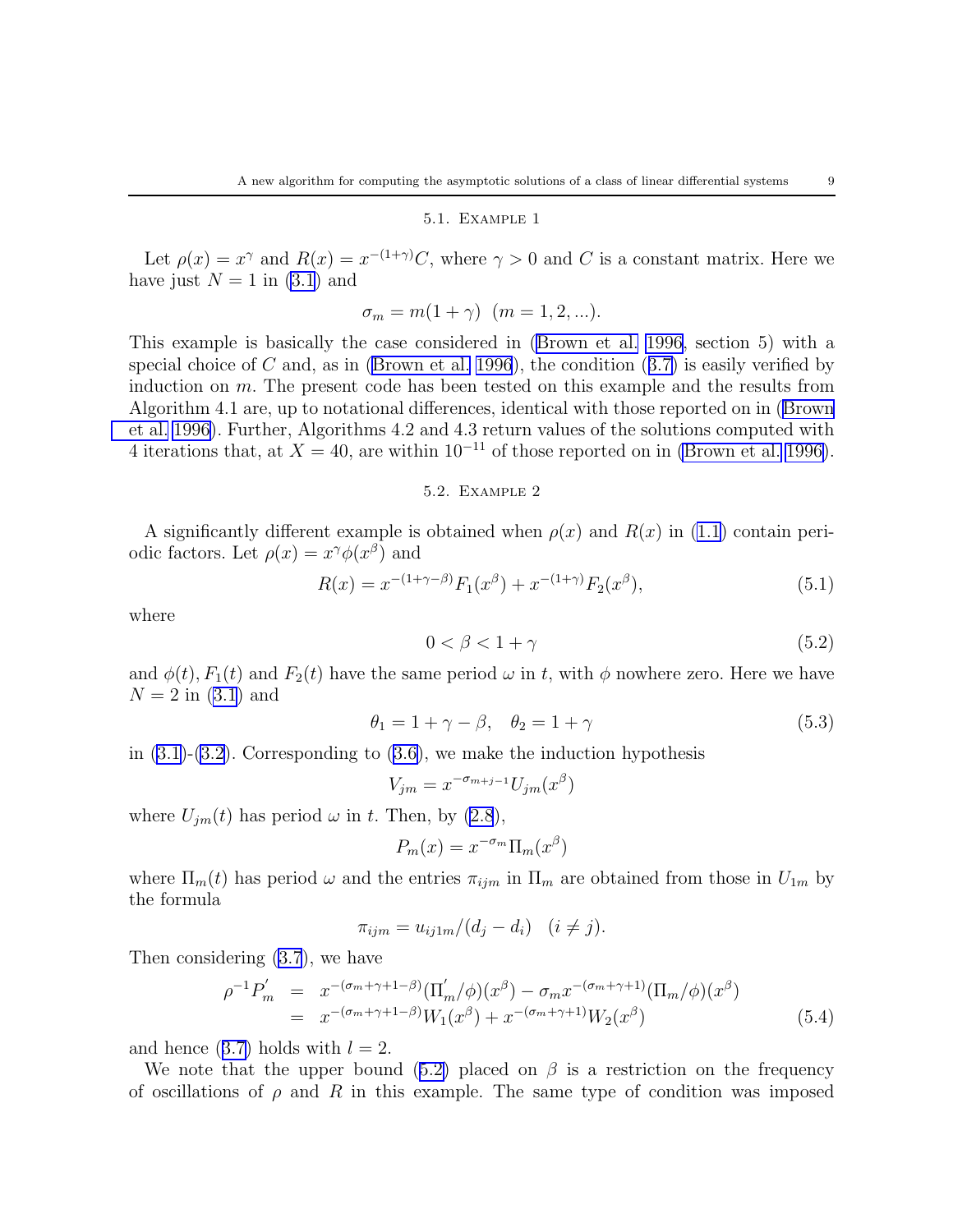<span id="page-10-0"></span>in([Eastham 1989](#page-13-0), Example 2.4.1) in connection with the method of repeated diago-nalization.When  $\beta > 1 + \gamma$ , the asymptotic solution of ([1.1\)](#page-0-0) requires transformations of an entirely different nature from those based on([2.1\)](#page-2-0) and [\(2.8](#page-2-0)) [\(Eastham 1992\)](#page-13-0), [\(Sultanaev 1984](#page-13-0)).

In order to discuss the output of Algorithm 4.1 for this example, we have to choose specific values of  $\beta$  and  $\gamma$ , so that part (b) can generate the list of values  $\sigma_m$ . We make thesimple choice  $\beta = \gamma = 1$ , so that  $\theta_1 = 1$  and  $\theta_2 = 2$  in ([5.3\)](#page-8-0). Then, by [\(3.3](#page-4-0)),  $\sigma_m = m$ . Also, by  $(5.1)$  and  $(5.4)$ , we have

$$
V_{11}(x) = x^{-1}F_1(x), \t V_{21}(x) = x^{-2}F_2(x),
$$
  
\n
$$
W_{1m}(x) = x^{-(m+1)}W_1(x), \t W_{2m}(x) = x^{-(m+2)}W_2(x)
$$

in the notation of section 3.

We have noted in section 4 that  $S_{m+1}$  depends on  $D_k$ ,  $P_k$ ,  $W_{jk}$  and  $V_k$   $(1 \leq k \leq m)$ . However, the formulae for the  $S_{m+1}$  can often be simplified by expressing them in terms of the earlier  $S_k$ . This reduces the number of terms in the formulae with a consequent reduction in the computational effort required. We now give the output for  $S_2, S_3$  and  $S_4$ :

$$
S_2 = V_{11}P_1 + T_1 + V_{12} - W_{11}
$$
  
\n
$$
S_3 = -P_1S_2 + V_{12}P_1 + T_2 - W_{12} - W_{21}
$$
  
\n
$$
S_4 = T_3 - W_{13}
$$

We note that, at this stage, these expressions appear no more complex that those computed in([Brown et al. 1996](#page-13-0)). However, increased difficulties do occur in the evaluation of the entries in  $T_3$ ,  $W_{12}$ ,  $W_{21}$  and  $W_{31}$  at the next stage when Algorithm 4.2 is implemented. We discuss this point further in Example 5.3. The time needed on a Sun SPARC-station 10 to compute  $S_4$  is 1.6 seconds, which is comparable with the comparative time 1.1833 seconds reported on in([Brown et al. 1996\)](#page-13-0). The similar times are a reflection of the low number of terms that must be manipulated by the symbolic algebra system. As we remarked previously, the output of Algorithm 4.1 at this point consists only of a set of symbolic expressions which satisfy non-commutative multiplication.

The error term

$$
E_4 = -A_3 W_{23} + A_4 T_4 - A_4 W_{14} A_4 W_{24}
$$
  
+  $A_1 P_1^2 (V_{12} P_1 - W_{21})$   
+  $A_2 (-P_1 (T_1 + V_{12} - W_{11}) + V_{12} P_1 - P_1 V_{11} P_1 - W_{21}) P_2$   
+  $A_3 V_{31} P_3 + A_4 V_{41} P_4$ 

is more complex than that found in([Brown et al. 1996\)](#page-13-0), which consists of only 11 additive terms. This additional complexity in the  $E_4$  term is reflected in the time needed to compute norms when the third stage, Algorithm 4.3, is implemented.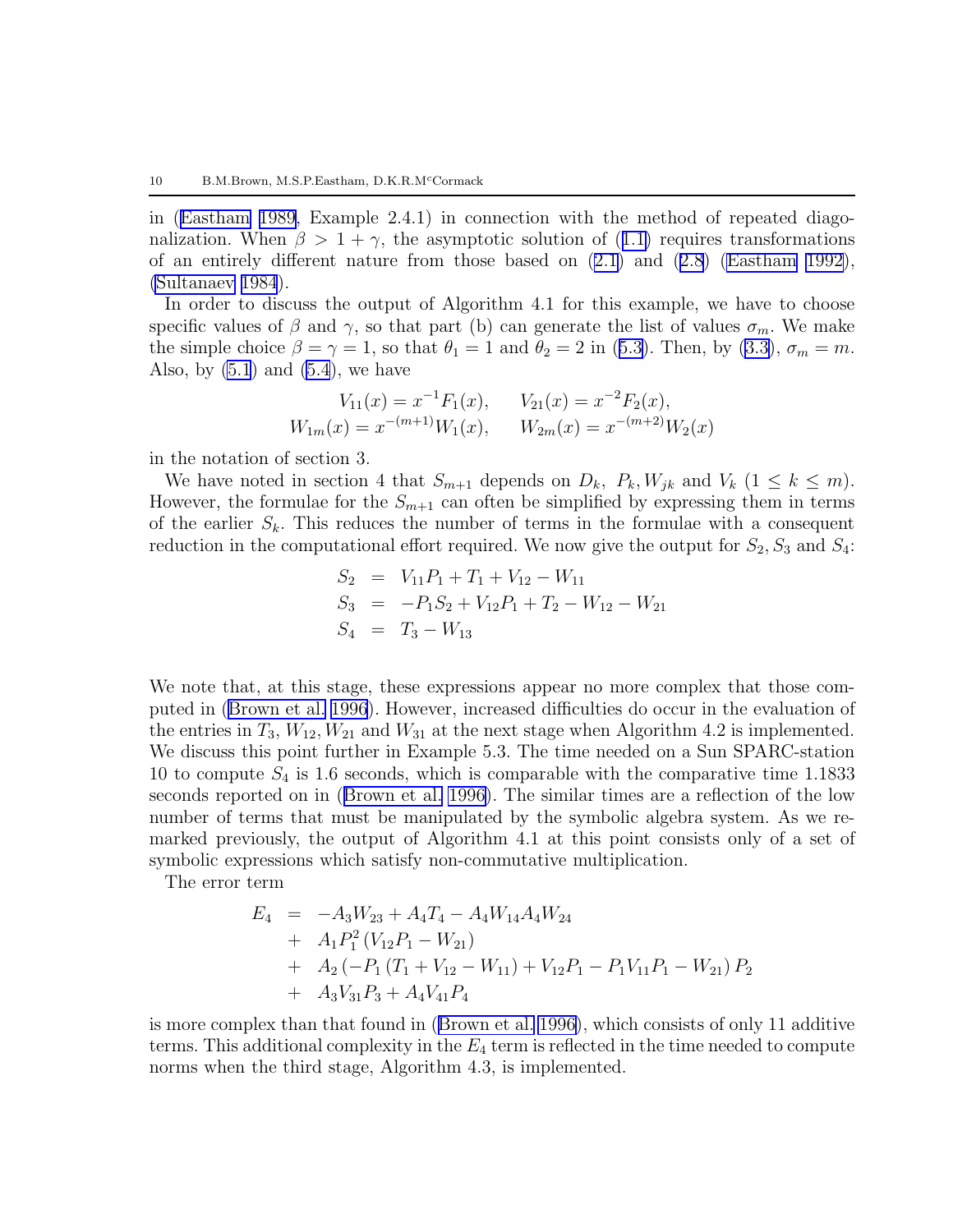#### 5.3. Example 3

Algorithms 4.2 and 4.3 require the input of specific matrices  $D_1$  and  $V_1$  and, in this example, we introduce a special case of Example 5.2 which arises from the  $n-$ th order differential equation

$$
y^{(n)}(x) - Q(x)y(x) = 0.
$$
\n(5.5)

Again,  $Q(x)$  contains a periodic factor of the form

$$
Q(x) = x^{\alpha} f(x^{\beta})
$$
\n(5.6)

where $f(t)$  is periodic in t and nowhere zero, with  $0 < \beta < 1 + \frac{\alpha}{n}$ . As in ([Brown et al. 1996](#page-13-0), section 3), we write [\(5.5](#page-10-0)) in the system form

$$
Z' = Q^{1/n} (D + Q' Q^{-1-1/n} C) Z,
$$
\n(5.7)

where Z has a first component y, D is the diagonal matrix formed by the n–th roots of unity,

$$
D = dg(\omega_1, ..., \omega_n), \tag{5.8}
$$

and C is constant with

$$
dgC = -(n-1)(2n)^{-1}I.
$$
\n(5.9)

It follows from [\(5.6](#page-10-0)) that

$$
Q'Q^{-1-1/n} = \beta x^{-(1+\alpha/n-\beta)} (f'f^{-1-1/n})(x^{\beta}) + \alpha x^{-(1+\alpha/n)} f^{-1/n}(x^{\beta}).
$$

Hence $(5.7)$  is the special case of  $(1.1)$  and  $(5.1)$  $(5.1)$  $(5.1)$  in which

$$
\gamma = \alpha/n, \ \phi = f^{1/n}, \ F_1 = \beta f' f^{-1-1/n} C, \ F_2 = \alpha f^{-1/n} C.
$$

Wenow write ([5.7\)](#page-10-0) in the form [\(2.2](#page-2-0)) ( with  $m = 1$ ), where  $dgV_{11} = 0$  as in ([2.6\)](#page-2-0). Thus takingthe diagonal terms from  $F_1$  over to D and using ([5.9\)](#page-10-0), we define

$$
D_1 = D - (n-1)(2n)^{-1} \beta x^{-(1+\alpha/n-\beta)} (f'f^{-1-1/n})(x^{\beta})I = D + \frac{1}{2}(n-1)pI, \qquad (5.10)
$$

where

$$
p = x^{-\alpha/n} \{f^{-1/n}(x^{\beta})\}'
$$

and

$$
R_1 = V_{11} + V_{21} \ \ (=V_1), \tag{5.11}
$$

where

$$
V_{11} = -x^{-\alpha/n} np(C - \text{dg}C), \ V_{21} = \alpha x^{-(1+\alpha/n)} f^{-1/n}(x^{\beta})C.
$$

Thus $(5.10)$  $(5.10)$  and  $(5.11)$  $(5.11)$  are our choice of  $D_1$  and  $V_1$ .

As in the discussion of Example 5.2, we choose the parameter values  $\beta = \gamma = 1$ , that is,  $\alpha = n$  and  $\beta = 1$  in [\(5.6](#page-10-0)). Finally, we must also choose the values of n in order to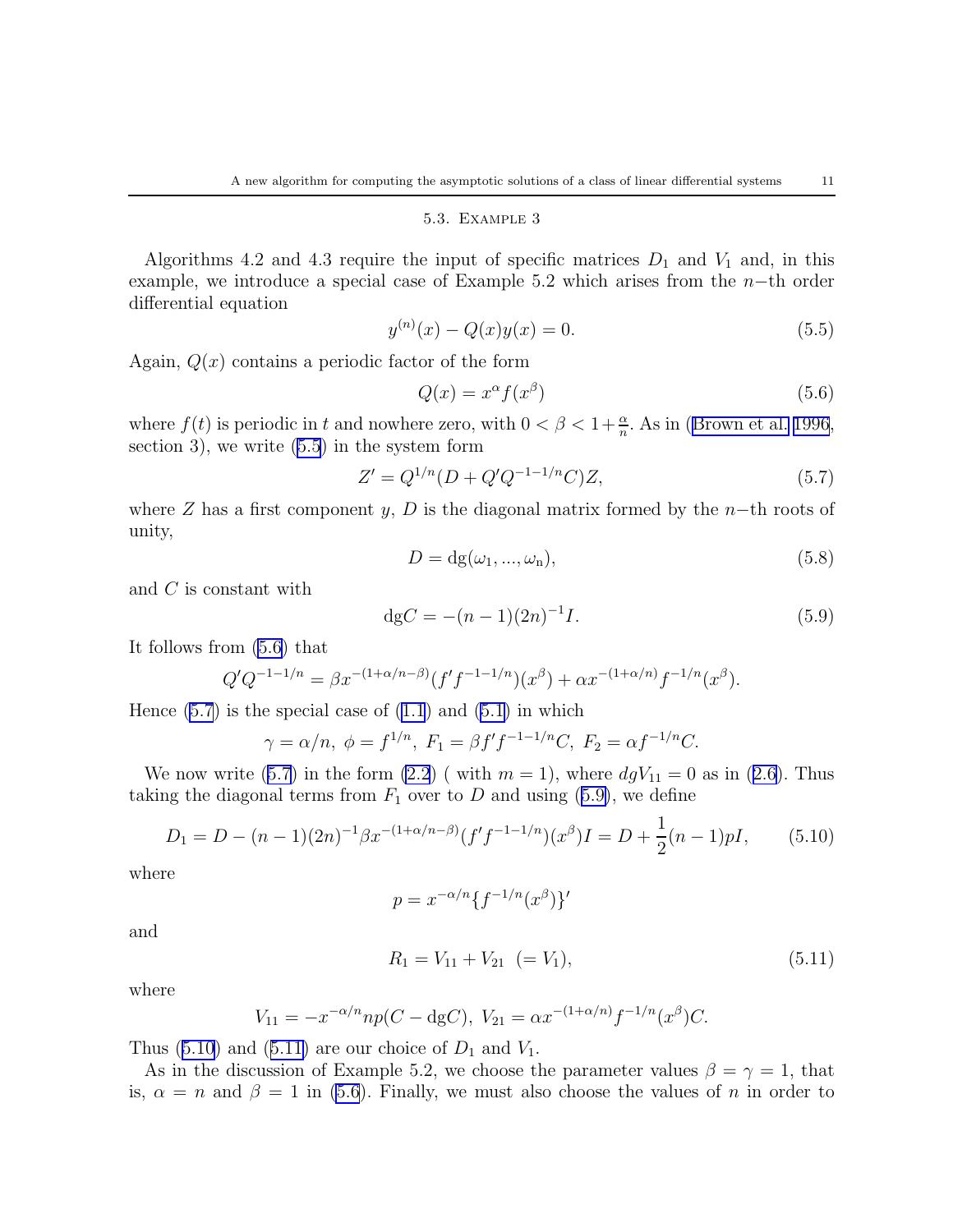complete the requirements for implementing Algorithms 4.2 and 4.3. We choose  $n = 4$ , in which case a short calculation gives

$$
C = -\frac{1}{8} \left( \begin{array}{rrrr} -3 & 1+i & 1 & 1-i \\ 1-i & -3 & 1+i & 1 \\ 1 & 1-i & -3 & 1+i \\ 1+i & 1 & 1-i & -3 \end{array} \right)
$$

as in([Brown et al. 1996](#page-13-0), Algorithm 6.2).

The periodic nature of the function  $Q(x)$  introduces additional matrices over the case discussed in Example 5.1 and the theory expounded in [\(Brown et al. 1996\)](#page-13-0). As we remarked above, Algorithm 4.1 needs the specific values of  $\beta$  and  $\gamma$  to be available. A consequence of this is that all three algorithms must be run for each set of parameter values. However the main additional computational difficulties occur in Algorithms 4.2 and 4.3. In Algorithm 4.2 the extra matrices generated as a consequence of the periodic nature of Q must have their entries evaluated, while in Algorithm 4.3 the norm of the error matrix, which is considerably more complex than that which occurs in Example 5.1, must be evaluated.

In order to test the performance of the set of algorithms we have chosen to take

$$
f(x) = 2 + \sin x.
$$
 (5.12)

However the performance of Algorithms 4.2 and 4.3 is considerably improved if we work with a generic function  $f$  together with the simplification rule

$$
f'' = 2 - f \tag{5.13}
$$

and the results that we report are based on this latter situation. A further consequence of the extra complexity in  $Q$  is that, with the CPU power and memory that we have available, we can not evaluate the entries in  $S_5$ . Thus effectively, we can only perform 4 iterations of Algorithm 1. The time needed on a SPARC 10 workstation to compute the entries in  $S_4$  is 190 seconds of CPU time. This compares with the 75 CPU seconds that was needed in the work reported on in [\(Brown et al. 1996](#page-13-0)). The final algorithm, Algorithm 4.3, deals with the estimation of the sup. norm of the error matrix, in our case  $E_4$ . This involves first applying the Cauchy and triangle inequalities to each matrix component of  $E_4$  to obtain an upper bound for  $\parallel E_4 \parallel$  in terms of the norms of its components. An estimate for the norm of the inverse matrix  $A_4$  is given by  $(4.1)$ .

These norms are estimated by examining and evaluating each component of each matrix. In doing this we encounter terms involving  $p$  and its derivatives. In order to obtain upper bounds for these terms we symbolically compute expressions for them and note that, for this example,

$$
3 \ge |f(x)| \ge 1 \ (X < x < \infty)
$$

This gives the necessary bound. Again the increase in the complexity of the expressions, resulting from the more complex structure of the initial data means that the computation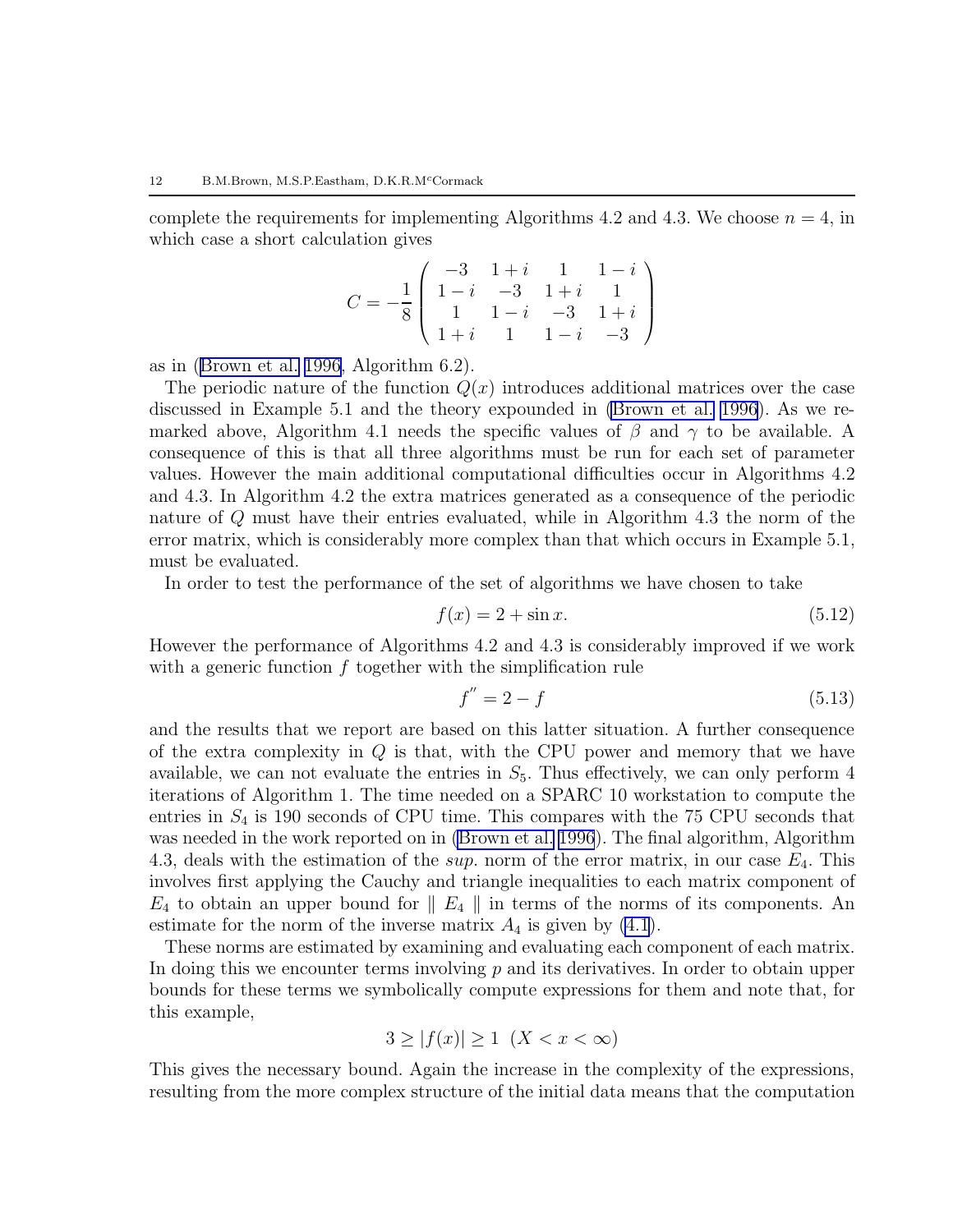<span id="page-13-0"></span>time that is required is increased over (Brown et al. 1996). It takes some 1110 CPU seconds to compute the norm of  $E_4$  compared with approximately 550 CPU seconds for  $E_4$  reported in (Brown et al. 1996). At  $X = 40$  the bound for the norm of this error matrix is  $1.63099 \times 10^{-6}$ .

We now compute the factor

 $I + P_0(x)$ 

discussed in([4.5\)](#page-7-0) and apply this to the asymptotic solution([4.4\)](#page-7-0) to yield the asymptotic solution of([5.7\)](#page-10-0). We mention that in view of the size of the expressions that are generated in [\(4.5](#page-7-0)), we have chosen to evaluate it at  $x = 40$  using 30 digits of accuracy.

#### 6. Concluding remarks

#### 6.1. The transformations of Harris and Lutz

Inthe introduction, we indicated that the origins of our basic transformation  $(1.4)-(1.6)$  $(1.4)-(1.6)$  $(1.4)-(1.6)$  $(1.4)-(1.6)$ lie in the 1974 paper of Harris and Lutz. In a subsequent paper ((Harris & Lutz 1977, 2.4)), an extension of([1.5\)](#page-1-0) is also discussed. Whereas([1.5\)](#page-1-0) can be described as providing afirst-order approximation to the exact diagonalization of  $D + R$  in ([1.1\)](#page-0-0), the extension provides a more accurate second-order approximation. These ideas are also discussed in ((Eastham 1989) pp26-8).

The question arises whether this extension accelerates the process leading to [\(3.9](#page-5-0)), and here we indicate why it does not achieve this objective. The essential feature of both([1.5\)](#page-1-0) and the extension in (Harris  $\&$  Lutz 1977, 2.4) is that they are linear algebraic equations to determine  $P$ . They do not involve  $P'$ . Thus, in  $(2.9)$ , both the corresponding definitions of $P_m$  yield a term  $\rho^{-1}P'_m$  which, by [\(3.7](#page-4-0)), contributes expressions  $W_{jm}$  satisfying ([3.8\)](#page-4-0). Now, although we have allowed the possibility that  $W_{1m}$  may be zero, there is no reason to suppose that it is necessarily zero, and there is therefore nothing to be gained by departing from the simplest definition of  $P_m$  based on [\(1.5](#page-1-0)) and [\(1.6](#page-1-0)).

#### 6.2. Other computational algorithms

Here we indicate how our algorithm has a quite different purpose as compared to the algorithms of (Dora, Crescenzo & Tournier 1982) and (Dietrich 1992), and it is convenient to refer specifically to the latter. In (Dietrich 1992), the differential system is

$$
Y'(x) = x^{-1}B(x)Y(x)
$$

where  $x$  can be a complex variable,

$$
B = \left(\begin{array}{ccccc} 0 & 1 & & & \\ & \ddots & & & \\ & & 0 & 1 & \\ -b_n & \ldots & -b_2 & -b_1 \end{array}\right)
$$